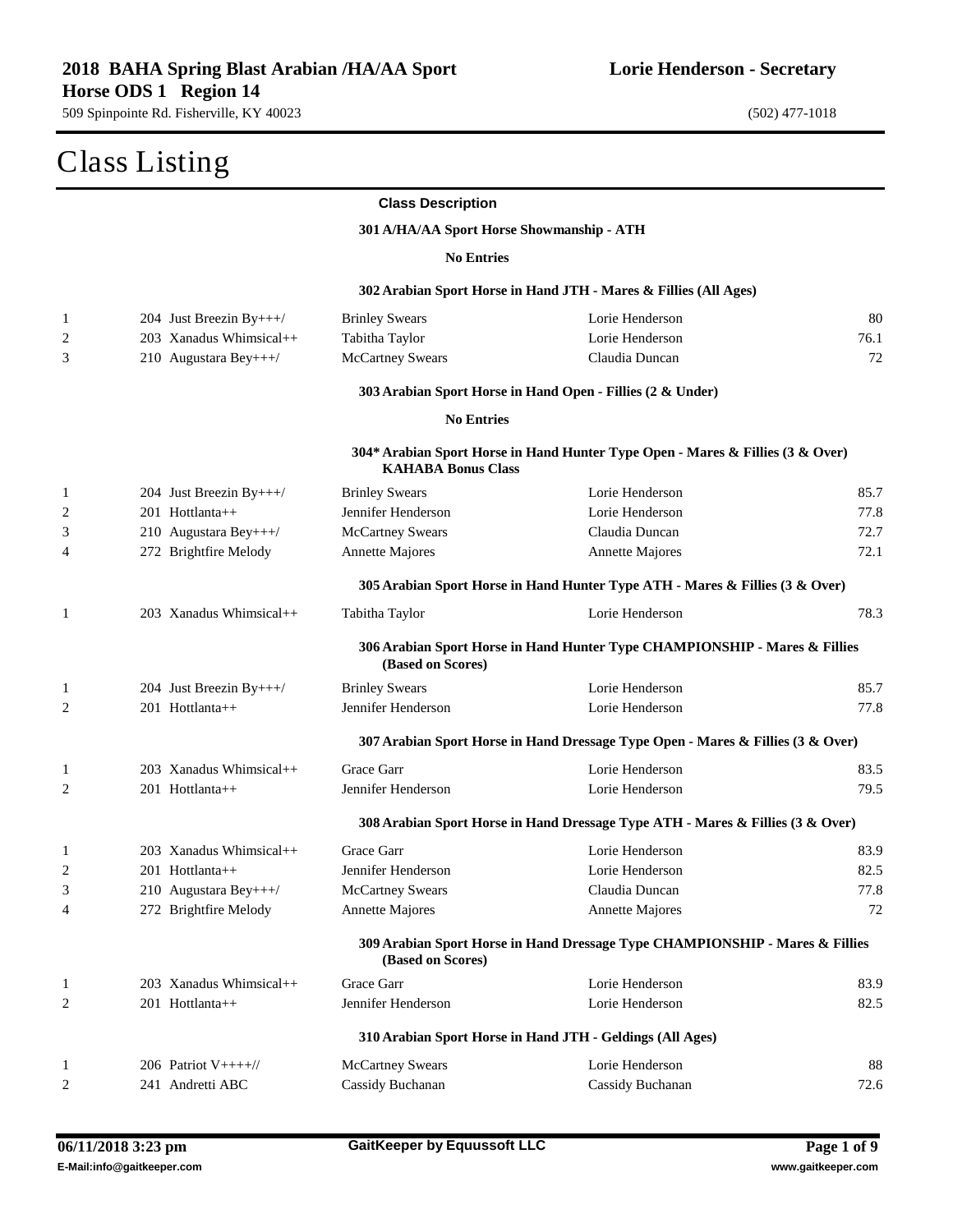## Class Listing

|                |                                                            | <b>Class Description</b> |                                                                               |      |  |
|----------------|------------------------------------------------------------|--------------------------|-------------------------------------------------------------------------------|------|--|
|                | 311 Arabian Sport Horse in Hand Open- Geldings (2 & Under) |                          |                                                                               |      |  |
| 1              | 207 Interstellar                                           | Jennifer Henderson       | Jennifer Henderson                                                            | 80.1 |  |
|                |                                                            | <b>Bonus Class</b>       | 312* Arabian Sport Horse in Hand Hunter Type Open- Geldings (3 & Over) KAHABA |      |  |
| $\mathbf{1}$   | 216 Rodeo Road                                             | Carisa Patterson         | Jennifer Tucker                                                               | 87.3 |  |
| 2              | $208$ Tazzer+++/                                           | Jennifer Henderson       | Jennifer Henderson                                                            | 84.6 |  |
| 3              | 230 Ttotally Awesome+                                      | Jenese Briegel           | Jenese Briegel                                                                | 81.8 |  |
| 4              | 268 Shatons Spirit                                         | Elise Goff               | Elise Goff                                                                    | 76.2 |  |
| 5              | 215 Shadow Of The Eclipse                                  | Carisa Patterson         | Carisa Patterson                                                              | 74   |  |
| 6              | 229 Iron Patriot                                           | Sarah Hendricks          | Sarah Hendricks                                                               | 72.8 |  |
| 7              | 209 Get Rhythm HW                                          | Lorie Henderson          | Julian McPeak                                                                 | 68   |  |
|                |                                                            |                          | 313 Arabian Sport Horse in Hand Hunter Type ATH- Geldings (3 & Over)          |      |  |
| 1              | 216 Rodeo Road                                             | Carisa Patterson         | Jennifer Tucker                                                               | 87.7 |  |
| $\overline{c}$ | 230 Ttotally Awesome+                                      | Jenese Briegel           | Jenese Briegel                                                                | 83.6 |  |
| 3              | 215 Shadow Of The Eclipse                                  | Carisa Patterson         | Carisa Patterson                                                              | 83.5 |  |
| 4              | 206 Patriot $V++++$                                        | <b>McCartney Swears</b>  | Lorie Henderson                                                               | 77.9 |  |
| 5              | 229 Iron Patriot                                           | Sarah Hendricks          | Sarah Hendricks                                                               | 77.7 |  |
|                |                                                            | on Scores)               | 314 Arabian Sport Horse in Hand Hunter Type CHAMPIONSHIP- Geldings (Based     |      |  |
| $\mathbf{1}$   | 206 Patriot $V++++$                                        | <b>Brinley Swears</b>    | Lorie Henderson                                                               | 88   |  |
| 2              | 216 Rodeo Road                                             | Carisa Patterson         | Jennifer Tucker                                                               | 87.7 |  |
|                |                                                            |                          | 315 Arabian Sport Horse in Hand Dressage Type Open- Geldings (3 & Over)       |      |  |
| $\mathbf{1}$   | 216 Rodeo Road                                             | Carisa Patterson         | Jennifer Tucker                                                               | 86.9 |  |
| 2              | 230 Ttotally Awesome+                                      | Jenese Briegel           | Jenese Briegel                                                                | 86.1 |  |
| 3              | 215 Shadow Of The Eclipse                                  | Carisa Patterson         | Carisa Patterson                                                              | 85.8 |  |
| 4              | 206 Patriot $V++++$                                        | Lorie Henderson          | Lorie Henderson                                                               | 84.8 |  |
| 5              | 229 Iron Patriot                                           | Sarah Hendricks          | Sarah Hendricks                                                               | 84.1 |  |
| 6              | 232 SAA Illumination                                       | Carrie Britt             | Carrie Britt                                                                  | 78.6 |  |
| 7              | 213 Brando V                                               | <b>Brinley Swears</b>    | Lorie Henderson                                                               | 75.9 |  |
| 8              | 209 Get Rhythm HW                                          | Lorie Henderson          | Julian McPeak                                                                 | 57.3 |  |
|                |                                                            |                          | 316 Arabian Sport Horse in Hand Dressage Type ATH- Geldings (3 & Over)        |      |  |
| $\mathbf{1}$   | 216 Rodeo Road                                             | Carisa Patterson         | Jennifer Tucker                                                               | 86.8 |  |
| $\overline{c}$ | 230 Ttotally Awesome+                                      | Jenese Briegel           | Jenese Briegel                                                                | 86.1 |  |
| 3              | 232 SAA Illumination                                       | Carrie Britt             | Carrie Britt                                                                  | 84.5 |  |
| 4              | 215 Shadow Of The Eclipse                                  | Carisa Patterson         | Carisa Patterson                                                              | 81   |  |
| 5              | $208$ Tazzer+++/                                           | Jennifer Henderson       | Jennifer Henderson                                                            | 80.8 |  |
| 6              | 229 Iron Patriot                                           | Sarah Hendricks          | Sarah Hendricks                                                               | 80.8 |  |
| 7              | 213 Brando V                                               | <b>Brinley Swears</b>    | Lorie Henderson                                                               | 80.4 |  |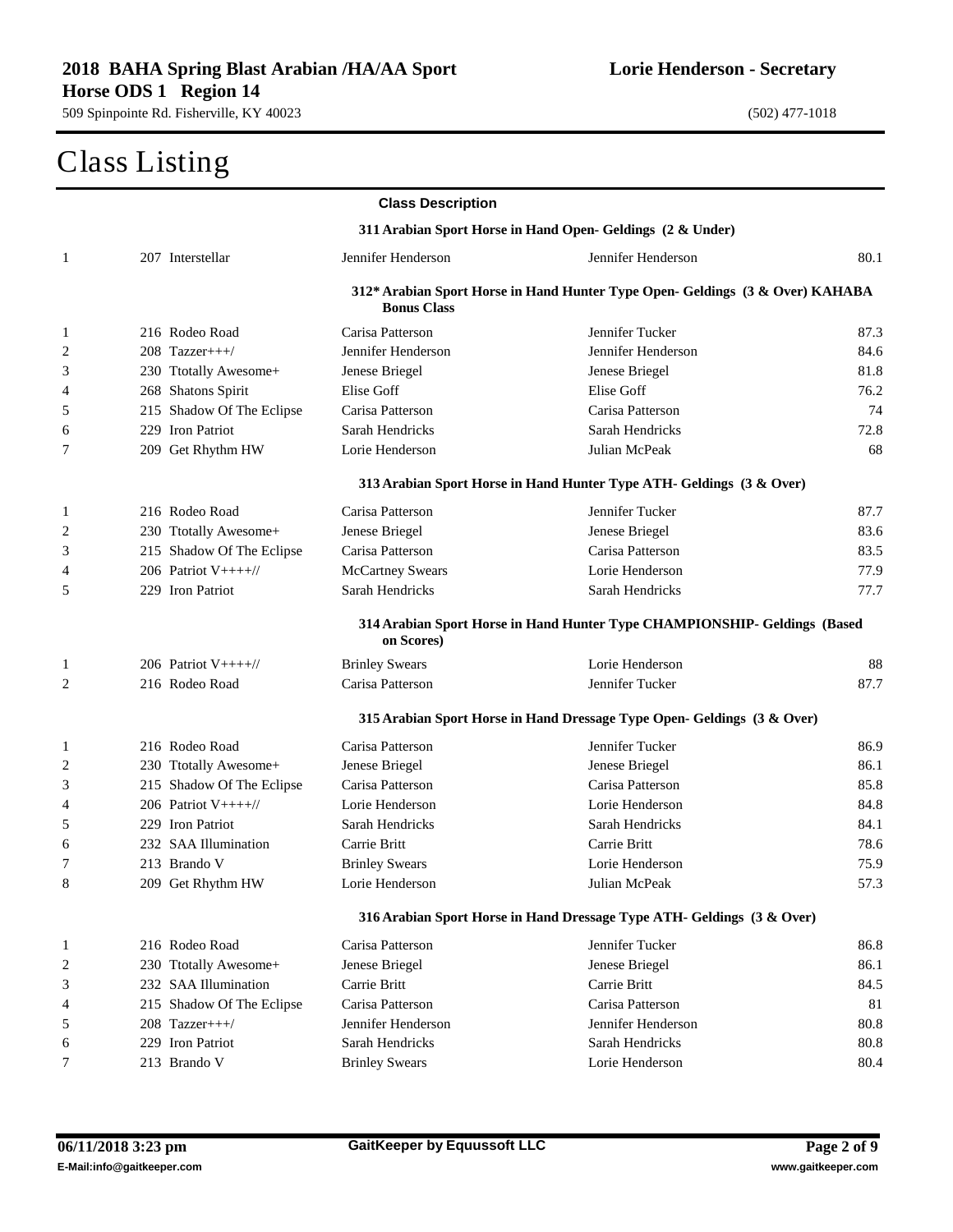# Class Listing

|                |                            | <b>Class Description</b> |                                                                                |      |
|----------------|----------------------------|--------------------------|--------------------------------------------------------------------------------|------|
|                |                            | on Scoresr)              | 317 Arabian Sport Horse in Hand Dressage Type CHAMPIONSHIP- Geldings (Based    |      |
| 1              | 216 Rodeo Road             | Carisa Patterson         | Jennifer Tucker                                                                | 86.9 |
| 2              | 230 Ttotally Awesome+      | Jenese Briegel           | Jenese Briegel                                                                 | 86.1 |
|                |                            |                          | 318 Arabian Sport Horse in Hand Open- Colts (2 & Under)                        |      |
| 1              | 403 Namaro Ziyad           | Danny Thompson           | Namaro Arabians                                                                | 78.5 |
|                |                            |                          | 319 Arabian Sport Horse in Hand Hunter Type Open- Colts/Stallions (3 & Over)   |      |
|                |                            | <b>No Entries</b>        |                                                                                |      |
|                |                            |                          | 320 Arabian Sport Horse in Hand Hunter Type ATH- Colts/Stallions (3 & Over)    |      |
| 1              | 202 Diamonds Afire+++/     | Jennifer Henderson       | Lorie Henderson                                                                | 84.1 |
|                |                            | (Based on Scoresr)       | 321 Arabian Sport Horse in Hand Hunter Type CHAMPIONSHIP- Colts/Stallions      |      |
| 1              | 202 Diamonds Afire+++/     | Jennifer Henderson       | Lorie Henderson                                                                | 84.1 |
| 2              | 403 Namaro Ziyad           | Danny Thompson           | Namaro Arabians                                                                | 78.5 |
|                |                            |                          | 322 Arabian Sport Horse in Hand Dressage Type Open- Colts/Stallions (3 & Over) |      |
|                |                            | <b>No Entries</b>        |                                                                                |      |
|                |                            |                          | 323 Arabian Sport Horse in Hand Dressage Type ATH- Colts/Stallions (3 & Over)  |      |
| $\mathbf{1}$   | 202 Diamonds Afire+++/     | Jennifer Henderson       | Lorie Henderson                                                                | 82.5 |
|                |                            | (Based on Scores)        | 324 Arabian Sport Horse in Hand Dressage Type CHAMPIONSHIP- Colts/Stallions    |      |
| $\mathbf{1}$   | 202 Diamonds Afire+++/     | Jennifer Henderson       | Lorie Henderson                                                                | 82.5 |
|                |                            |                          | 325 HA/AA Sport Horse in Hand JTH- Mare & Fillies (All Ages)                   |      |
| 1              | 269 Afair Belle            | Elise Goff               | Elise Goff                                                                     | 76.7 |
|                |                            |                          | 326 HA/AA Sport Horse in Hand Open- Fillies (2 & Under)                        |      |
|                |                            | <b>No Entries</b>        |                                                                                |      |
|                |                            |                          | 327 HA/AA Sport Horse in Hand Hunter Type Open- Mares & Fillies (3 & Over)     |      |
| 1              | 223 Written In The Stars   | Caitlyn Lauer            | Caitlyn Lauer                                                                  | 88   |
| $\overline{c}$ | 238 Nickii                 | Jennifer Lewis           | Jennifer Lewis                                                                 | 77.8 |
|                |                            |                          | 328 HA/AA Sport Horse in Hand Hunter Type ATH Mares & Fillies (3 & Over)       |      |
| $\mathbf{1}$   | 223 Written In The Stars   | Caitlyn Lauer            | Caitlyn Lauer                                                                  | 89.5 |
| 2              | 255 Desperado's Nite Angel | Jill Robinson Bailey     | Jill Robinson Bailey                                                           | 81   |
| 3              | 238 Nickii                 | Jennifer Lewis           | Jennifer Lewis                                                                 | 78.2 |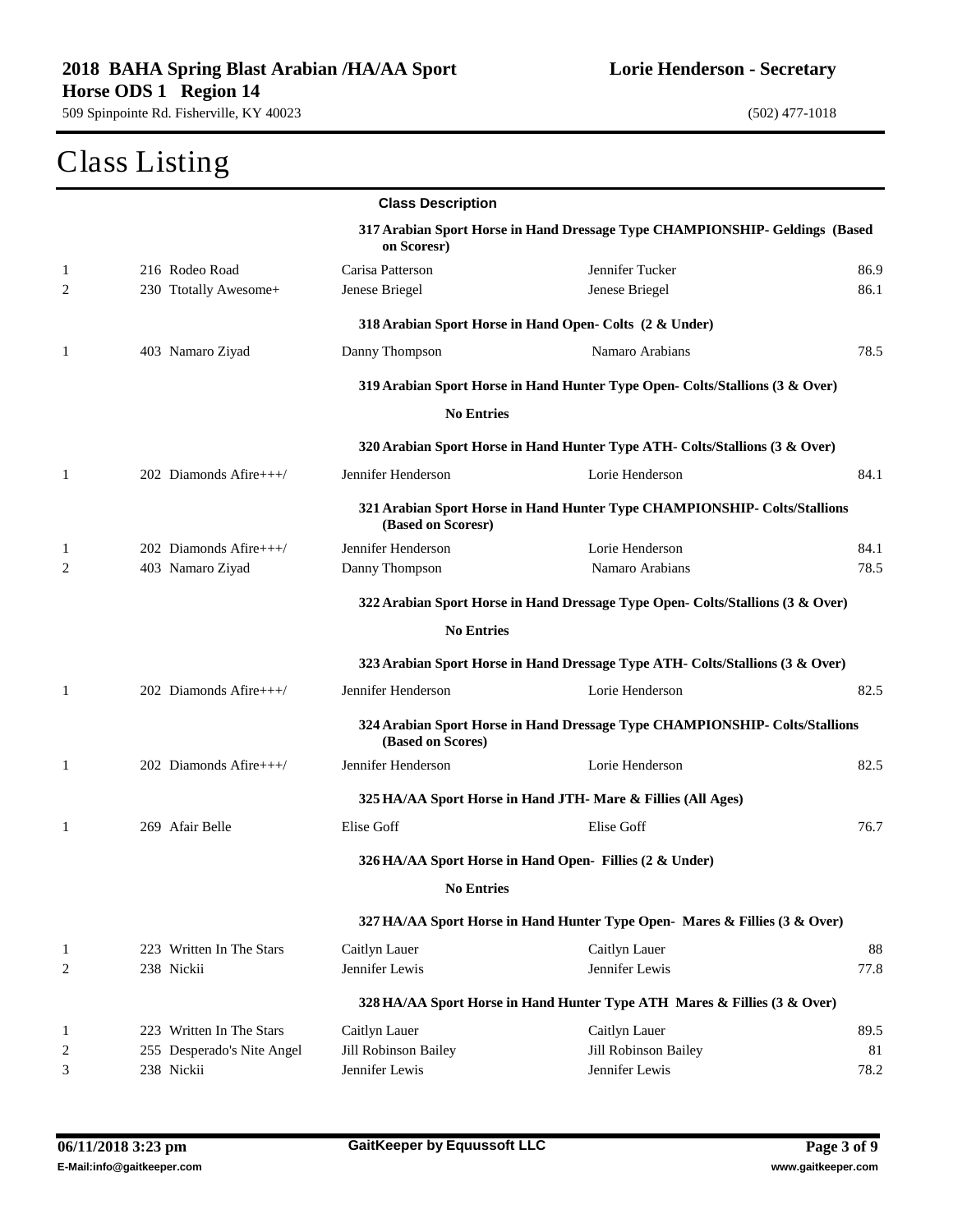#### Class Listing

|                |                            | <b>Class Description</b> |                                                                              |      |
|----------------|----------------------------|--------------------------|------------------------------------------------------------------------------|------|
|                |                            | (Based on Scores)        | 329 HA/AA Sport Horse in Hand Hunter Type CHAMPIONSHIP- Mares & Fillies      |      |
| $\mathbf{1}$   | 223 Written In The Stars   | Caitlyn Lauer            | Caitlyn Lauer                                                                | 89.5 |
| 2              | 255 Desperado's Nite Angel | Jill Robinson Bailey     | Jill Robinson Bailey                                                         | 81   |
|                |                            |                          | 330 HA/AA Sport Horse in Hand Dressage Type Open- Mares & Fillies (3 & Over) |      |
| 1              | 223 Written In The Stars   | Caitlyn Lauer            | Caitlyn Lauer                                                                | 89.7 |
| $\overline{c}$ | 238 Nickii                 | Jennifer Lewis           | Jennifer Lewis                                                               | 79.1 |
|                |                            |                          | 331 HA/AA Sport Horse in Hand Dressage Type ATH- Mares & Fillies (3 & Over)  |      |
| 1              | 223 Written In The Stars   | Caitlyn Lauer            | Caitlyn Lauer                                                                | 88.2 |
| $\overline{c}$ | 238 Nickii                 | Jennifer Lewis           | Jennifer Lewis                                                               | 80.4 |
| 3              | 255 Desperado's Nite Angel | Jill Robinson Bailey     | Jill Robinson Bailey                                                         | 78.1 |
| 4              | 222 SRC Laurel Bay         | <b>Emily Howser</b>      | <b>Emily Howser</b>                                                          | 58.5 |
|                |                            | (Based on Scores)        | 332 HA/AA Sport Horse in Hand Dressage Type CHAMPIONSHIP- Mares & Fillies    |      |
| 1              | 223 Written In The Stars   | Caitlyn Lauer            | Caitlyn Lauer                                                                | 89.7 |
| $\overline{c}$ | 238 Nickii                 | Jennifer Lewis           | Jennifer Lewis                                                               | 80.4 |
|                |                            |                          | 333 HA/AA Sport Horse in Hand JTH Geldings (All Ages)                        |      |
| 1              | 205 Monster Truck          | <b>McCartney Swears</b>  | Lorie Henderson                                                              | 77.8 |
|                |                            |                          | 334 HA/AA Sport Horse in Hand Open- Geldings (2 & Under)                     |      |
| $\mathbf{1}$   | 212 Dancing at Midnight    | Lorie Henderson          | Lorie Henderson                                                              | 85   |
|                |                            |                          | 335 HA/AA Sport Horse in Hand Hunter Type Open- Geldings (3 & Over)          |      |
| 1              | 261 Lite Em Up             | David Cusac              | Christina Kampman                                                            | 72.4 |
|                |                            |                          | 336 HA/AA Sport Horse in Hand Hunter Type ATH- Geldings (3 & Over)           |      |
| $\mathbf{1}$   | 221 Anda Beat Goz On       | Dana Callaway            | Dana Callaway                                                                | 83.3 |
| $\overline{c}$ | 254 High Voltage Overload  | Jill Robinson Bailey     | Jill Robinson Bailey                                                         | 80.7 |
| 3              | 261 Lite Em Up             | Christina Kampman        | Christina Kampman                                                            | 75.7 |
|                |                            | Scores)                  | 337 HA/AA Sport Horse in Hand Hunter Type CHAMPIONSHIP Geldings (Based on    |      |
| 1              | 212 Dancing at Midnight    | Lorie Henderson          | Lorie Henderson                                                              | 85   |
| $\overline{c}$ | 221 Anda Beat Goz On       | Dana Callaway            | Dana Callaway                                                                | 83.3 |
|                |                            |                          | 338 HA/AA Sport Horse in Hand Dressage Type Open- Geldings (3 & Over)        |      |
| 1              | 261 Lite Em Up             | David Cusac              | Christina Kampman                                                            | 79.1 |
| $\overline{c}$ | 205 Monster Truck          | <b>McCartney Swears</b>  | Lorie Henderson                                                              | 78   |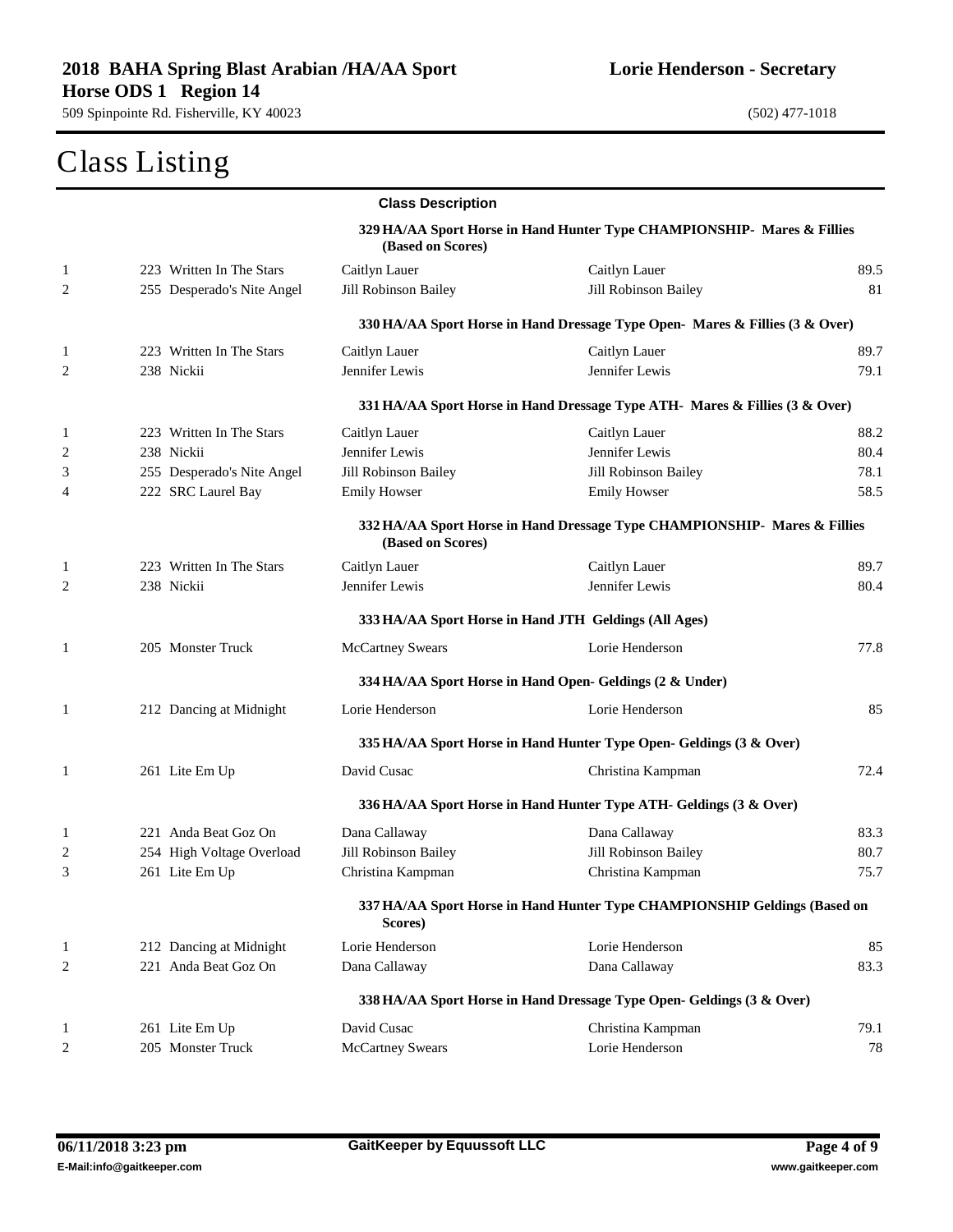#### Class Listing

|              |                           | <b>Class Description</b>                    |                                                                                 |      |
|--------------|---------------------------|---------------------------------------------|---------------------------------------------------------------------------------|------|
|              |                           |                                             | 339 HA/AA Sport Horse in Hand Dressage Type ATH- Geldings (3 & Over)            |      |
| 1            | 254 High Voltage Overload | Jill Robinson Bailey                        | Jill Robinson Bailey                                                            | 80.9 |
| 2            | 221 Anda Beat Goz On      | Dana Callaway                               | Dana Callaway                                                                   | 79.8 |
| 3            | 261 Lite Em Up            | Christina Kampman                           | Christina Kampman                                                               | 79.2 |
|              |                           | Over)                                       | 340 HA/AA Sport Horse in Hand Dressage Type CHAMPIONSHIP- Geldings (3 &         |      |
| 1            | 254 High Voltage Overload | Jill Robinson Bailey                        | Jill Robinson Bailey                                                            | 80.9 |
| 2            | 221 Anda Beat Goz On      | Dana Callaway                               | Dana Callaway                                                                   | 79.8 |
|              |                           |                                             | 341 HA/AA Sport Horse in Hand Open - Colts (2 & Under)                          |      |
|              |                           | <b>No Entries</b>                           |                                                                                 |      |
|              |                           |                                             | 342 HA/AA Sport Horse in Hand Hunter Type Open - Colts & Stallions (3 & Over)   |      |
| 1            | 227 SAX Gold Dust         | Danny Thompson                              | Donna Lassanke                                                                  | 78.1 |
|              |                           |                                             | 343 HA/AA Sport Horse in Hand Hunter Type ATH - Colts & Stallions (3 & Over)    |      |
|              |                           | <b>No Entries</b>                           |                                                                                 |      |
|              |                           | (3 & Qver)                                  | 344 HA/AA Sport Horse in Hand Hunter Type CHAMPIONSHIP - Colts & Stallions      |      |
| 1            | 227 SAX Gold Dust         | Danny Thompson                              | Donna Lassanke                                                                  | 78.1 |
|              |                           |                                             | 345 HA/AA Sport Horse in Hand Dressage Type Open - Colts & Stallions (3 & Over) |      |
|              |                           | <b>No Entries</b>                           |                                                                                 |      |
|              |                           |                                             | 346 HA/AA Sport Horse in Hand Dressage Type ATH - Colts & Stallions (3 & Over)  |      |
|              |                           | <b>No Entries</b>                           |                                                                                 |      |
|              |                           | (Based on Scores)                           | 347 HA/AA Sport Horse in Hand Dressage Type CHAMPIONSHIP - Colts & Stallions    |      |
|              |                           | <b>No Entries</b>                           |                                                                                 |      |
|              |                           |                                             | 348 A/HA/AA Sport Horse in Hand 2 Yr Old SUPREME CHAMPION                       |      |
| $\mathbf{1}$ | 207 Interstellar          | Jennifer Henderson                          | Jennifer Henderson                                                              |      |
|              |                           |                                             | 349 A/HA/AA Sport Horse in Hand SUPREME CHAMPON                                 |      |
| $\mathbf{1}$ | 223 Written In The Stars  | Caitlyn Lauer                               | Caitlyn Lauer                                                                   |      |
|              |                           | 350 Arabian Sport Horse Under Saddle - Open |                                                                                 |      |
| $\mathbf{1}$ | 206 Patriot $V++++$       | Lorie Henderson                             | Lorie Henderson                                                                 |      |
| 2            | 211 Kentucky Moonshyne+   | <b>Holly Kratzenberg</b>                    | <b>Holly Kratzenberg</b>                                                        |      |
| 3            | 260 TL Lonestar++++//     | <b>Bethany Edwards</b>                      | <b>Bethany Edwards</b>                                                          |      |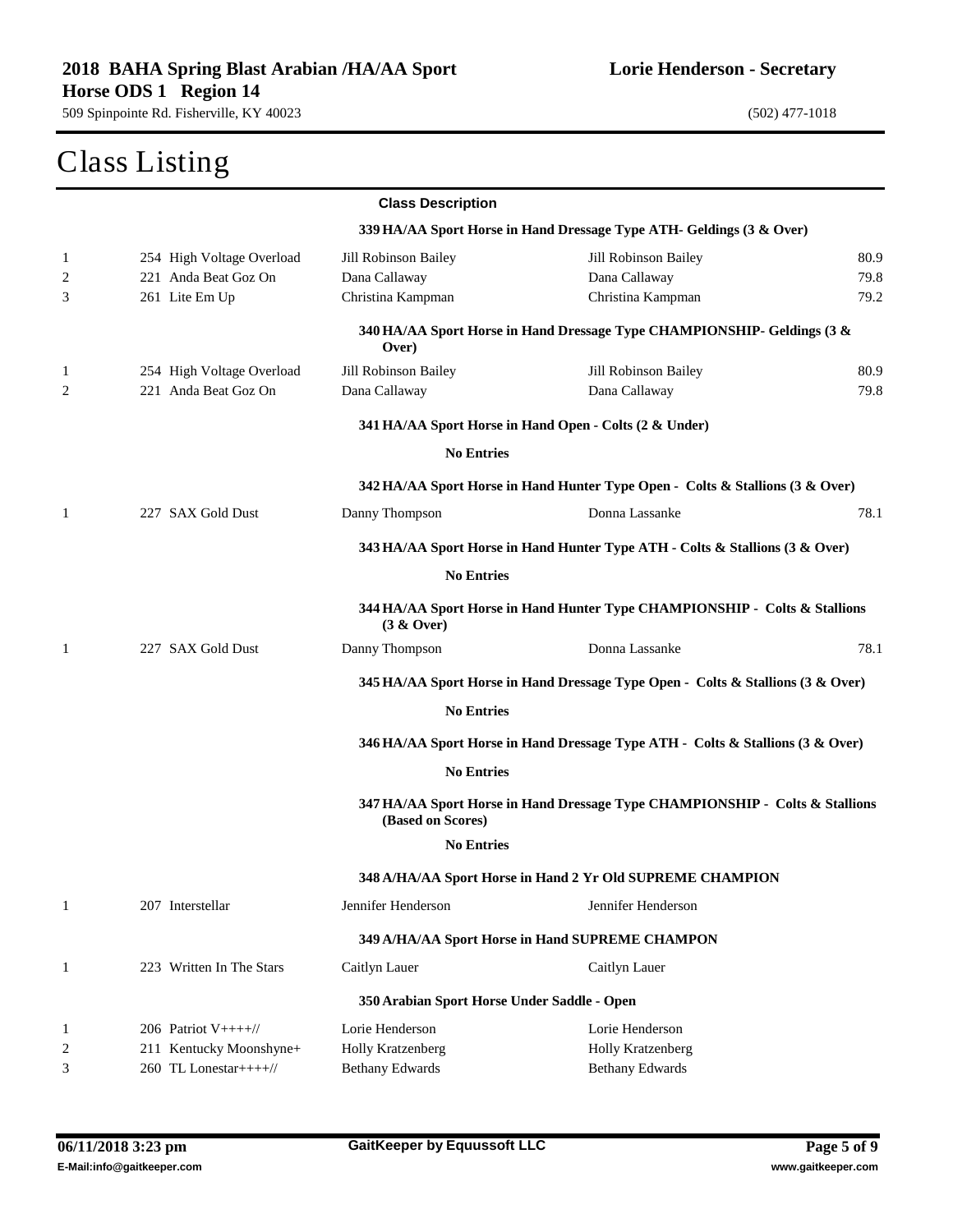### Class Listing

 $\sim$ 

| <b>Class Description</b> |                           |                                            |                                                     |
|--------------------------|---------------------------|--------------------------------------------|-----------------------------------------------------|
|                          |                           | 351 HA/AA Sport Horse Under Saddle - Open  |                                                     |
| $\mathbf{1}$             | 225 Hidalgo WP            | <b>Emily Barker</b>                        | <b>Emily Barker</b>                                 |
| 3                        | 222 SRC Laurel Bay        | Natacha Lesburgueres                       | <b>Emily Howser</b>                                 |
| 3                        | 236 Granville Norton      | Sarah Grossi                               | Sarah Grossi                                        |
| 4                        | 259 SRC Kiss Me Goodnight | <b>Bethany Edwards</b>                     | Carmela or Aundrea Ryan-Thompson,<br>RyanTipton     |
|                          |                           | 352 Arabian Sport Horse Under Saddle - ATR |                                                     |
| 1                        | 204 Just Breezin By+++/   | <b>Brinley Swears</b>                      | Lorie Henderson                                     |
| $\overline{\mathbf{c}}$  | 266 KP Fames Fortune      | Deneb Thompson                             | Danny Thompson                                      |
| 3                        | 211 Kentucky Moonshyne+   | <b>Holly Kratzenberg</b>                   | <b>Holly Kratzenberg</b>                            |
| 4                        | 201 Hottlanta++           | Jennifer Henderson                         | Lorie Henderson                                     |
| 5                        | 203 Xanadus Whimsical++   | Tabitha Taylor                             | Lorie Henderson                                     |
|                          |                           | 353 HA/AA Sport Horse Under Saddle - ATR   |                                                     |
| 1                        | 222 SRC Laurel Bay        | <b>Emily Howser</b>                        | <b>Emily Howser</b>                                 |
| $\overline{\mathbf{c}}$  | 225 Hidalgo WP            | <b>Emily Barker</b>                        | <b>Emily Barker</b>                                 |
| 3                        | 236 Granville Norton      | Sarah Grossi                               | Sarah Grossi                                        |
|                          |                           |                                            | 354 Arabian Sport Horse Under Saddle - Junior Horse |
| 1                        | 209 Get Rhythm HW         | Lorie Henderson                            | Julian McPeak                                       |
| 2                        | 272 Brightfire Melody     | Elise Goff                                 | <b>Annette Majores</b>                              |
|                          |                           |                                            | 355 H/A/AA Sport Horse Under Saddle - Junior Horse  |
| 1                        | 261 Lite Em Up            | David Cusac                                | Christina Kampman                                   |
| 2                        | 270 Aston Marwan ABC      | Marsha Watts                               | Marsha Watts                                        |
|                          |                           | 356 Arabian Sport Horse Under Saddle - JTR |                                                     |
| 1                        | 206 Patriot $V+++/$       | <b>Brinley Swears</b>                      | Lorie Henderson                                     |
| $\overline{\mathbf{c}}$  | 260 TL Lonestar++++//     | Dallas Bonnett                             | <b>Bethany Edwards</b>                              |
| 3                        | 210 Augustara Bey+++/     | <b>McCartney Swears</b>                    | Claudia Duncan                                      |
| 4                        | 203 Xanadus Whimsical++   | Grace Garr                                 | Lorie Henderson                                     |
|                          |                           | 357 HA/AA Sport Horse Under Saddle - JTR   |                                                     |
| 1                        | 270 Aston Marwan ABC      | Marsha Watts                               | Marsha Watts                                        |
|                          |                           |                                            | 358 Arabian Sport Horse Under Saddle - Novice Horse |
| $\mathbf{1}$             | 209 Get Rhythm HW         | Lorie Henderson                            | Julian McPeak                                       |
| 2                        | 272 Brightfire Melody     | Elise Goff                                 | <b>Annette Majores</b>                              |
|                          |                           |                                            | 359 HA/AA Sport Horse Under Saddle - Novice Horse   |
| 1                        | 259 SRC Kiss Me Goodnight | <b>Bethany Edwards</b>                     | Carmela or Aundrea Ryan-Thompson,<br>RyanTipton     |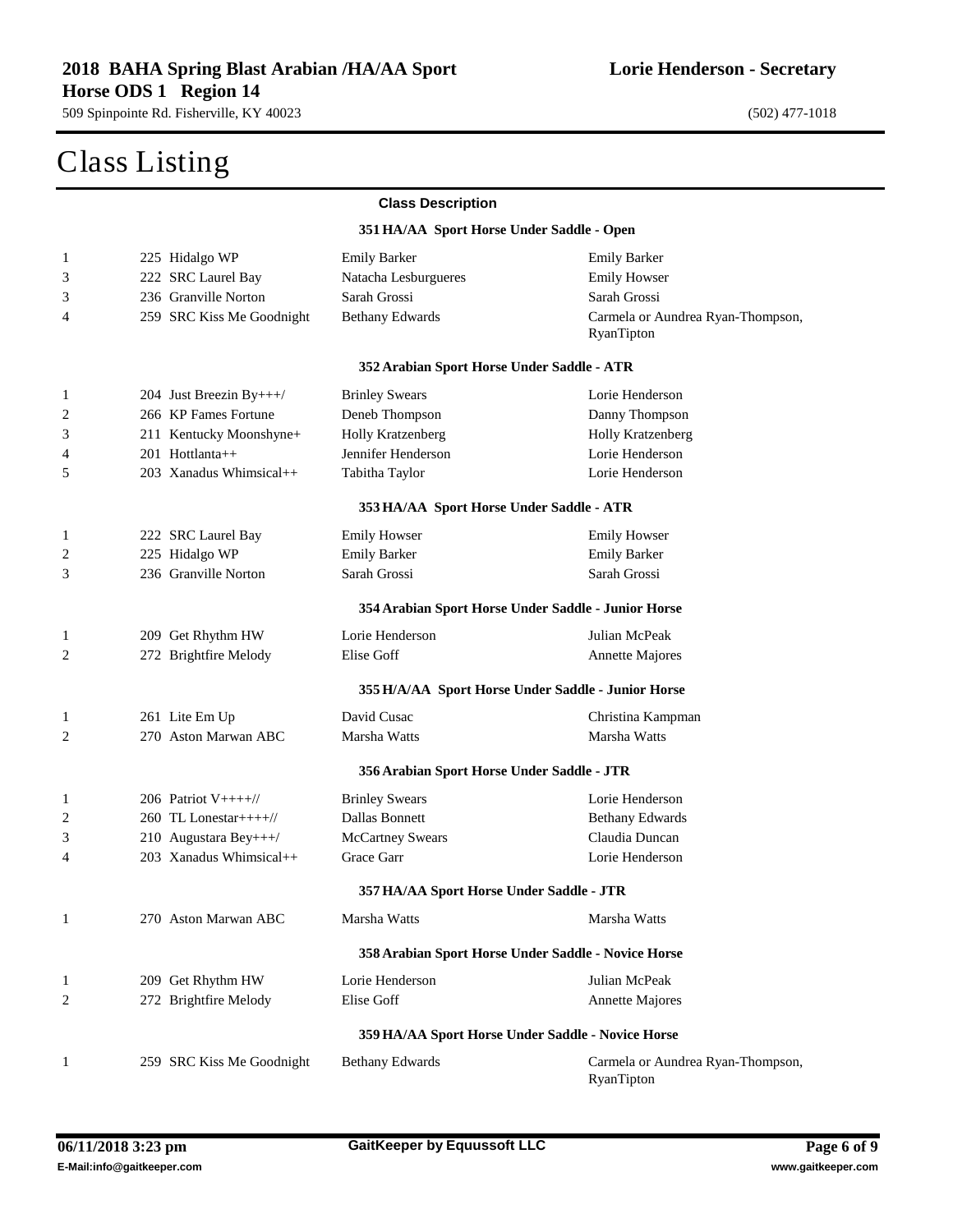#### Class Listing

|              |                                          | <b>Class Description</b>                         |                                                                         |
|--------------|------------------------------------------|--------------------------------------------------|-------------------------------------------------------------------------|
|              |                                          |                                                  | 360 A/HA/AA Sport Horse Under Saddle Walk Trot-10 & Under               |
| $\mathbf{1}$ | 239 Trinity Jalfreza                     | Madeleine Hofmeyer                               | Kimberly Hofmeyer                                                       |
| 2            | 260 TL Lonestar++++//                    | Kori Brown                                       | <b>Bethany Edwards</b>                                                  |
| 3            | 258 Alada Lena+//                        | Darrien Morris                                   | Adrienne Hancock-Leong                                                  |
|              |                                          |                                                  | 361 A/HA/AA Sport Horse Under Saddle Walk Trot- 10 & Under CHAMPIONSHIP |
| $\mathbf{1}$ | 239 Trinity Jalfreza                     | Madeleine Hofmeyer                               | Kimberly Hofmeyer                                                       |
| 2            | 258 Alada Lena+//                        | Darrien Morris                                   | Adrienne Hancock-Leong                                                  |
| 3            | 260 TL Lonestar++++//                    | Kori Brown                                       | <b>Bethany Edwards</b>                                                  |
|              |                                          | 362 Arabian Sport Horse Under Saddle - AOTR      |                                                                         |
| $\mathbf{1}$ | 266 KP Fames Fortune                     | Deneb Thompson                                   | Danny Thompson                                                          |
| 2            | 201 Hottlanta++                          | Jennifer Henderson                               | Lorie Henderson                                                         |
| 3            | 215 Shadow Of The Eclipse                | Carisa Patterson                                 | Carisa Patterson                                                        |
| 4            | 211 Kentucky Moonshyne+                  | Holly Kratzenberg                                | Holly Kratzenberg                                                       |
|              |                                          | 363 HA/AA Sport Horse Under Saddle - AOTR        |                                                                         |
| 1            | 225 Hidalgo WP                           | <b>Emily Barker</b>                              | <b>Emily Barker</b>                                                     |
| 2            | 222 SRC Laurel Bay                       | <b>Emily Howser</b>                              | <b>Emily Howser</b>                                                     |
| 3            | 236 Granville Norton                     | Sarah Grossi                                     | Sarah Grossi                                                            |
|              |                                          | 364 (TBA)                                        |                                                                         |
|              |                                          | <b>No Entries</b>                                |                                                                         |
|              |                                          | 365 Arabian Sport Horse Show Hack - Open         |                                                                         |
| 1            | 206 Patriot $V++++$                      | Lorie Henderson                                  | Lorie Henderson                                                         |
| 2            | 260 TL Lonestar++++ $\frac{1}{\sqrt{2}}$ | <b>Bethany Edwards</b>                           | <b>Bethany Edwards</b>                                                  |
|              |                                          | 366 HA/AA Sport Horse Show Hack - Open           |                                                                         |
|              |                                          | <b>No Entries</b>                                |                                                                         |
|              |                                          | 367 Arabian Sport Horse Show Hack - Novice Horse |                                                                         |
| $\mathbf{1}$ | 201 Hottlanta++                          | Jennifer Henderson                               | Lorie Henderson                                                         |
| 2            | 203 Xanadus Whimsical++                  | Tabitha Taylor                                   | Lorie Henderson                                                         |
|              |                                          | 368 HA/AA Sport Horse Show Hack - Novice Horse   |                                                                         |
|              |                                          | <b>No Entries</b>                                |                                                                         |
|              |                                          | 369 Arabian Sport Horse Show Hack - ATR          |                                                                         |
| 1            | 215 Shadow Of The Eclipse                | Carisa Patterson                                 | Carisa Patterson                                                        |
| 2            | 210 Augustara Bey+++/                    | <b>McCartney Swears</b>                          | Claudia Duncan                                                          |
| 3            | 211 Kentucky Moonshyne+                  | <b>Holly Kratzenberg</b>                         | Holly Kratzenberg                                                       |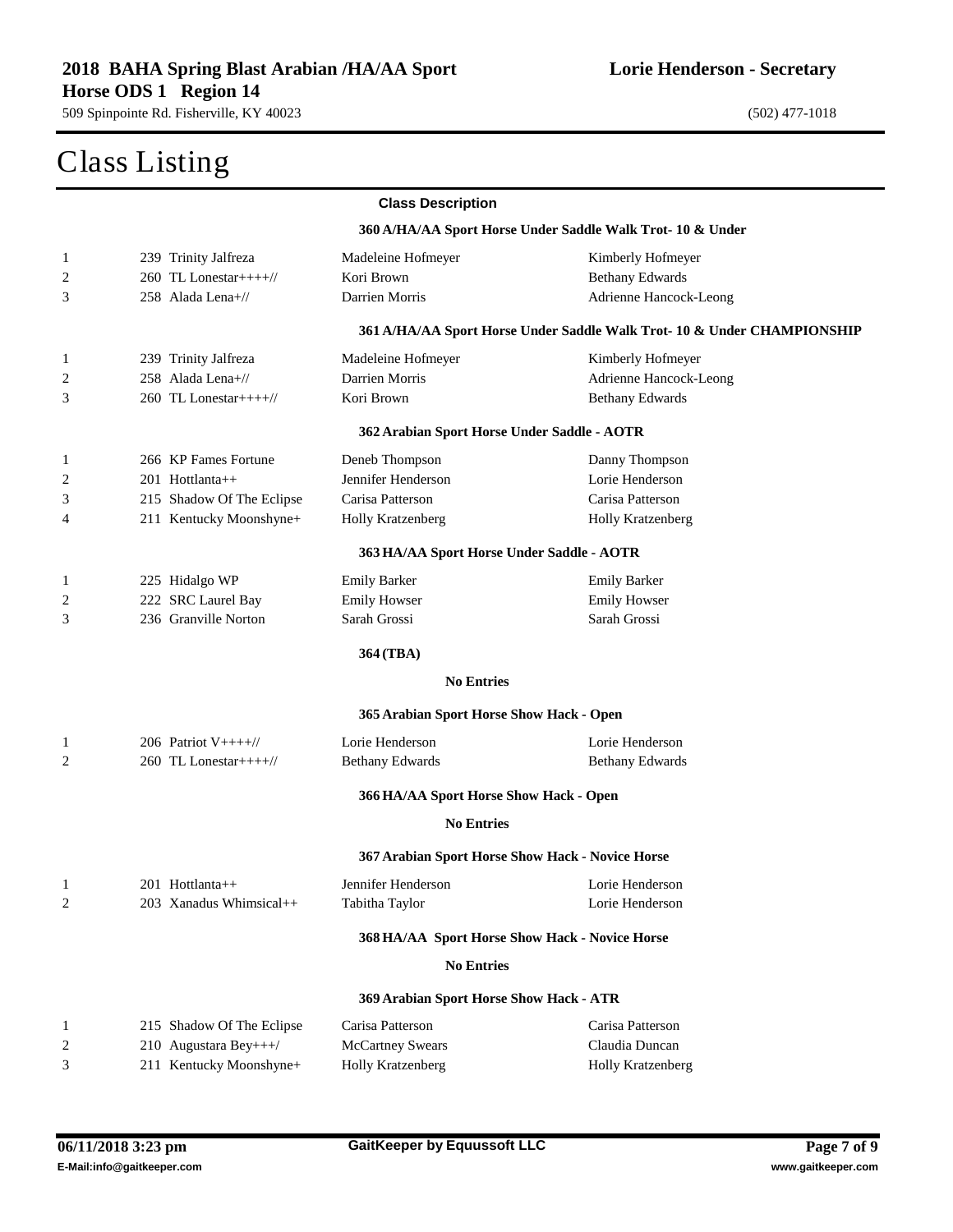### Class Listing

|                |                                          | <b>Class Description</b>              |                                                                        |
|----------------|------------------------------------------|---------------------------------------|------------------------------------------------------------------------|
|                |                                          | 370 HA/AA Sport Horse Show Hack - ATR |                                                                        |
| $\mathbf{1}$   | 222 SRC Laurel Bay                       | <b>Emily Howser</b>                   | <b>Emily Howser</b>                                                    |
|                |                                          |                                       | 371 (TBA) Arabian Sport Horse Under Saddle - Junior Horse CHAMPIONSHIP |
| 1              | 209 Get Rhythm HW                        | Lorie Henderson                       | Julian McPeak                                                          |
|                |                                          |                                       | 372 Arabian Sport Horse Under Saddle AOTR - CHAMPIONSHIP               |
| $\mathbf{1}$   | 201 Hottlanta++                          | Jennifer Henderson                    | Lorie Henderson                                                        |
| $\overline{2}$ | 211 Kentucky Moonshyne+                  | Holly Kratzenberg                     | Holly Kratzenberg                                                      |
|                | 215 Shadow Of The Eclipse                | Carisa Patterson                      | Carisa Patterson                                                       |
|                |                                          |                                       | 373 HA/AA Sport Horse Under Saddle AOTR - CHAMPIONSHIP                 |
| 1              | 222 SRC Laurel Bay                       | <b>Emily Howser</b>                   | <b>Emily Howser</b>                                                    |
| 2              | 225 Hidalgo WP                           | <b>Emily Barker</b>                   | <b>Emily Barker</b>                                                    |
| 3              | 236 Granville Norton                     | Sarah Grossi                          | Sarah Grossi                                                           |
|                |                                          |                                       | 374 Arabian Sport Horse Under Saddle - CHAMPIONSHIP                    |
| $\mathbf{1}$   | 260 TL Lonestar++++ $\frac{1}{\sqrt{2}}$ | <b>Bethany Edwards</b>                | <b>Bethany Edwards</b>                                                 |
|                |                                          |                                       | 375 HA/AA Sport Horse Under Saddle - CHAMPIONSHIP                      |
| $\mathbf{1}$   | 225 Hidalgo WP                           | <b>Emily Barker</b>                   | <b>Emily Barker</b>                                                    |
| 2              | 259 SRC Kiss Me Goodnight                | <b>Bethany Edwards</b>                | Carmela or Aundrea Ryan-Thompson,<br>RyanTipton                        |
| 3              | 236 Granville Norton                     | Sarah Grossi                          | Sarah Grossi                                                           |
|                |                                          |                                       | 376 Arabian Sport Horse Under Saddle ATR - CHAMPIONSHIP                |
| 1              | 204 Just Breezin By+++/                  | <b>Brinley Swears</b>                 | Lorie Henderson                                                        |
|                |                                          |                                       | 377 HA/AA Sport Horse Under Saddle ATR - CHAMPIONSHIP                  |
| $\mathbf{1}$   | 236 Granville Norton                     | Sarah Grossi                          | Sarah Grossi                                                           |
|                | 225 Hidalgo WP                           | <b>Emily Barker</b>                   | <b>Emily Barker</b>                                                    |
|                |                                          |                                       | 378 Arabian Sport Horse Under Saddle JTR - CHAMPIONSHIP                |
| $\mathbf{1}$   | 203 Xanadus Whimsical++                  | Grace Garr                            | Lorie Henderson                                                        |
| $\overline{c}$ | 260 TL Lonestar++++//                    | Dallas Bonnett                        | <b>Bethany Edwards</b>                                                 |
| 3              | 206 Patriot $V+++/$                      | <b>Brinley Swears</b>                 | Lorie Henderson                                                        |
| 4              | 210 Augustara Bey+++/                    | <b>McCartney Swears</b>               | Claudia Duncan                                                         |
|                |                                          |                                       | 379 HA/AA Sport Horse Under Saddle JTR - CHAMPIONSHIP                  |
|                |                                          | <b>No Entries</b>                     |                                                                        |
|                |                                          |                                       | 380 Arabian Sport Horse Show Hack - CHAMPIONSHIP                       |
| $\mathbf{1}$   | 260 TL Lonestar++++ $\frac{1}{2}$        | <b>Bethany Edwards</b>                | <b>Bethany Edwards</b>                                                 |
| 2              | 203 Xanadus Whimsical++                  | Tabitha Taylor                        | Lorie Henderson                                                        |